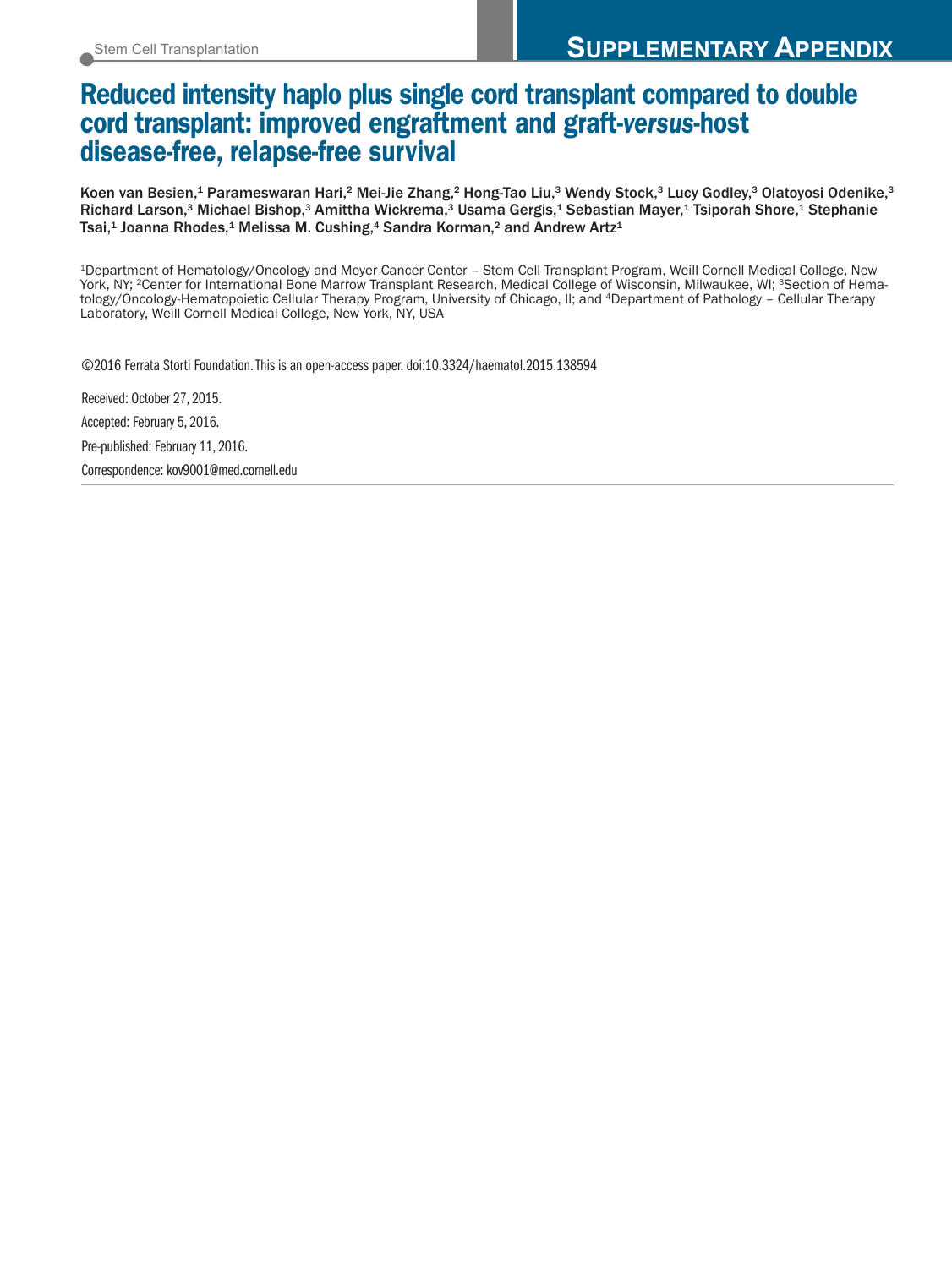**Supplementary Table: Comparison of outcomes without and with inclusion of 7 control patients 3/8 HLA match**

|                        | <b>Initial Comparison</b> |                       |                    | Excluding controls with 3/6 HLA match |                                  |                |  |
|------------------------|---------------------------|-----------------------|--------------------|---------------------------------------|----------------------------------|----------------|--|
| Event                  | <b>N</b>                  | Hazard Ratio (95% CI) | P-value<br>Overall | N                                     | Hazard Ratio (95% P-value<br>CI) | <b>Overall</b> |  |
| ANC > $500/mm^3$       |                           |                       |                    |                                       |                                  |                |  |
| <b>Study Cohort</b>    |                           |                       | 0.007              |                                       |                                  | 0.007          |  |
| Double UCB             | 193                       | $\mathbf 1$           |                    | 185                                   | $\mathbf{1}$                     |                |  |
| Haplo+Cord             | 97                        | $1.42$ (1.10 - 1.84)  |                    | 97                                    | $1.43(1.10 - 1.84)$              |                |  |
| Platelet > $20x10^9/L$ |                           |                       |                    |                                       |                                  |                |  |
| <b>Study Cohort</b>    |                           |                       | < 0.0001           |                                       |                                  | < 0.0001       |  |
| Double UCB             | 190                       | $\mathbf 1$           |                    | 182                                   | $\mathbf{1}$                     |                |  |
| Haplo+Cord             | 97                        | $2.54(1.88 - 3.41)$   |                    | 97                                    | $2.53(1.87 - 3.41)$              |                |  |
| Grade II - IV aGVHD    |                           |                       |                    |                                       |                                  |                |  |
| <b>Study Cohort</b>    |                           |                       |                    |                                       |                                  | < 0.0001       |  |
| Double UCB             | 193                       | $\mathbf{1}$          |                    | 185                                   | $\mathbf{1}$                     |                |  |
| Haplo+Cord             | 97                        | $0.26(0.15 - 0.45)$   |                    | 97                                    | $0.26(0.16 - 0.45)$              |                |  |
| Grade III - IV aGVHD   |                           |                       |                    |                                       |                                  |                |  |
| <b>Study Cohort</b>    |                           |                       | 0.002              |                                       |                                  | 0.003          |  |
| Double UCB             | 193                       | $\mathbf{1}$          |                    | 185                                   | $\mathbf{1}$                     |                |  |
| Haplo+Cord             | 97                        | $0.24(0.09 - 0.60)$   |                    | 97                                    | $0.24(0.09 - 0.60)$              |                |  |
| cGVHD                  |                           |                       |                    |                                       |                                  |                |  |
| <b>Study Cohort</b>    |                           |                       | 0.0001             |                                       |                                  | 0.0001         |  |
| Double UCB             | 189                       | $\mathbf 1$           |                    | 182                                   | $\mathbf{1}$                     |                |  |
| Haplo+Cord             | 97                        | $0.06(0.01 - 0.26)$   |                    | 97                                    | $0.07(0.02 - 0.27)$              |                |  |